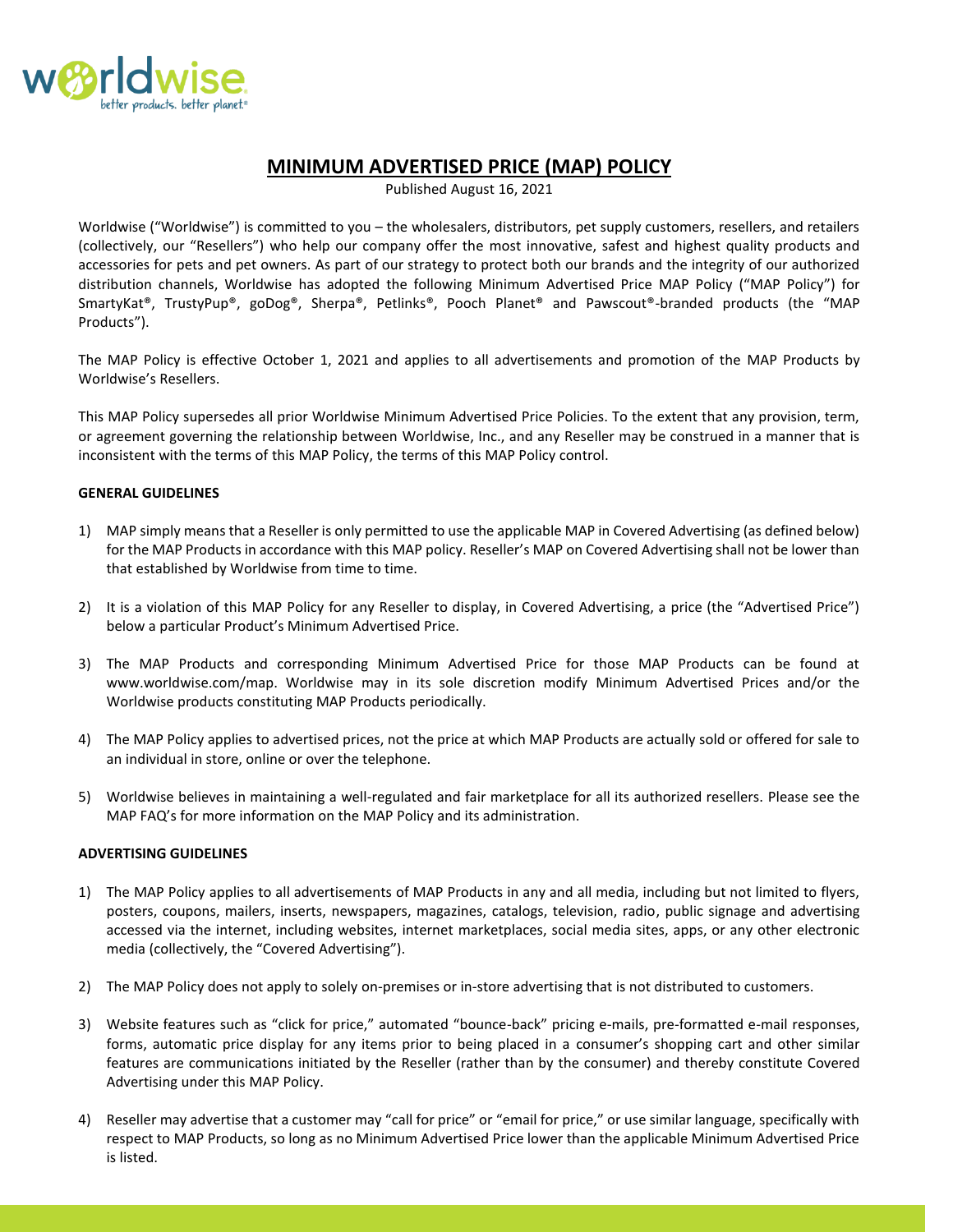

- 5) This MAP Policy is intended to ensure a fair and competitive environment for our Resellers; accordingly, it applies to any activity, whether or not expressly contemplated in this MAP Policy, that is designed or intended to give a particular Reseller an unfair competitive advantage over other Resellers or otherwise circumvent the intent of this MAP Policy.
- 6) Resellers may advertise in general that the reseller has "the lowest prices" or will match or beat its competitors' prices, or to use similar phrases; so long as the reseller does not include any advertised price below the Minimum Advertised Price and otherwise complies with this MAP Policy.
- 7) From time to time, Worldwise will permit all Resellers to offer MAP Products at Minimum Advertised Prices lower than the Minimum Advertised Price. In such event, Worldwise will modify or suspend the Minimum Advertised Price with respect to the affected MAP Products for a specified period of time, subject to such conditions as Worldwise may specify. Notices of such modifications or suspensions will be sent to Resellers via email; the current list of MAP modifications and suspensions, if any, and applicable dates and restrictions, can be found at www.worldwise.com/map.
- 8) From time to time, Worldwise may offer a direct manufacturer's rebate to consumers. In such event, Resellers may advertise the availability of the manufacturer's rebate, provided that:
	- a. the advertisement includes a MAP-compliant Minimum Advertised Price, the rebate amount, and the net price after manufacturer's rebate in the same type size and style;
	- b. an asterisk is placed next to the net price after manufacturer's rebate; and
	- c. "after manufacturer's rebate" appears in the same area of the advertisement as the advertised product.
- 9) Notwithstanding the foregoing, pricing information displayed at the final online checkout stage of a transaction is not considered advertising under this MAP Policy. The "final online checkout stage" is the stage when the Product is put into a shopping cart that contains the customer's name, shipping address, email address, and payment information. Pricing that is less than the applicable Minimum Advertised Price available in the final online checkout stage must be obscured technically so that it is not retrievable by shopping and pricing engines, and not displayed on search page results within the reseller's own website.

## **BUNDLING GUIDELINES**

"Bundling" or advertising the MAP Products for sale together with other products is permitted so long as:

- 1) the bundle's Minimum Advertised Price must be at or above the sum of the Minimum Advertised Price for the included MAP Product(s) and the Minimum Advertised Price of the other product(s) when sold separately.
- 2) if any of the other product(s) are not sold separately, then the bundle's Minimum Advertised Price must be at or above the sum of the Minimum Advertised Price for the MAP Product(s) included in the bundle, plus the Advertised Price of any other product(s) included in the bundle that are sold separately, and the current fair market value of any other product(s) that are not sold separately, calculated in light of the Reseller's vertical market tier (e.g., distributor or retailer);
- 3) the product(s) bundled with MAP Products do not otherwise violate Worldwise's intellectual property rights.
- 4) the product(s) bundled with MAP Products do not violate the Worldwise Trademark & Brand MAP Policy
- 5) the product(s) bundled with MAP Products do not include words, packaging, graphics, or other indicia which may create customer confusion as to the source of the product(s).